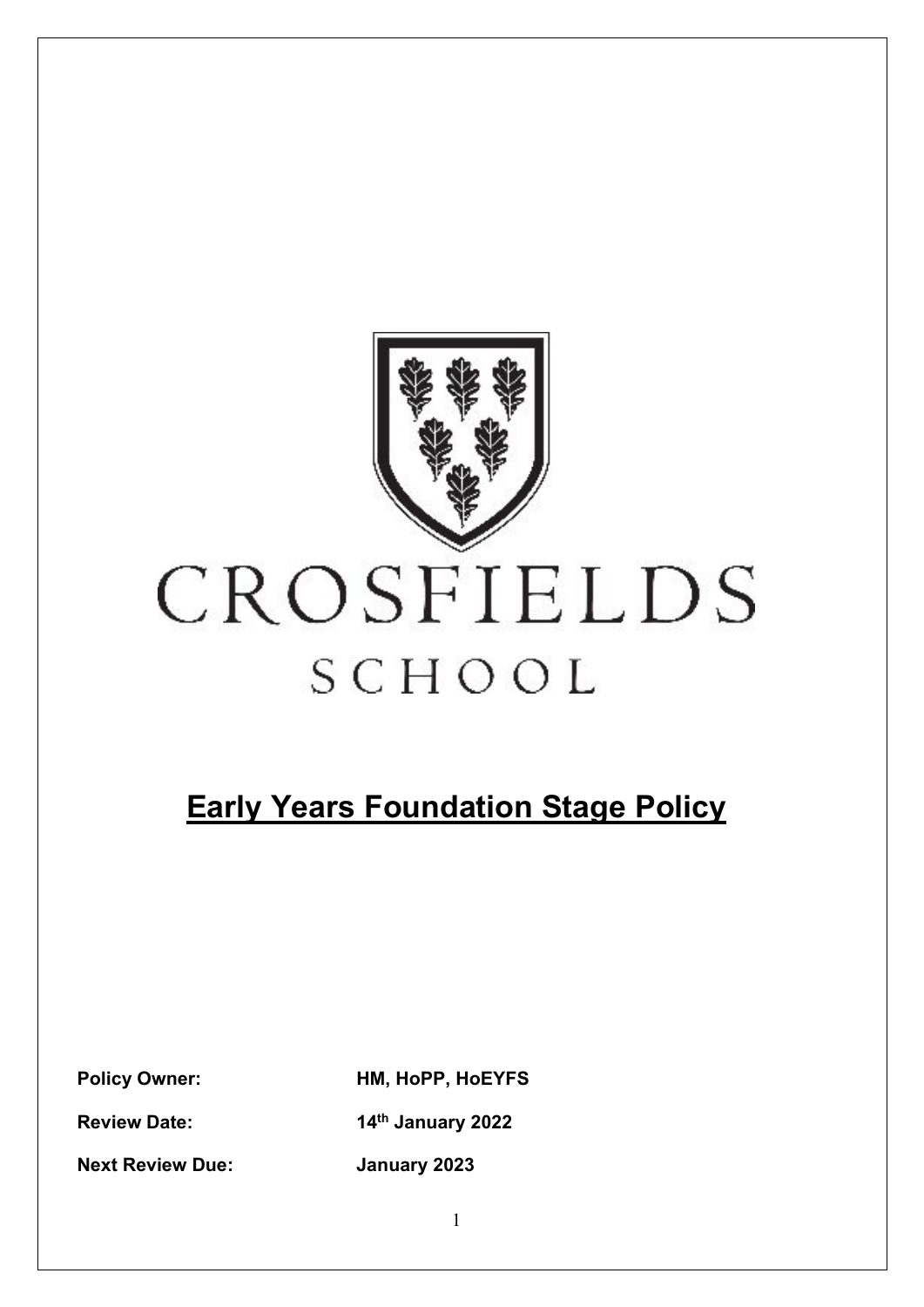At Crosfields, we value the importance of the early years foundation stage (EYFS) in providing a secure foundation for future learning and development. This policy has been developed in conjunction with the relevant guidance and legislation to ensure that every child has a positive start to their school life in which they embrace learning, develop well and are kept healthy and safe.

We seek to provide:

- **Quality and consistency**, so that every child has access to the curriculum and makes progress.
- **A secure foundation** through learning and development opportunities which are planned around the needs and interests of each child and are assessed and reviewed regularly.
- **Partnership working** between practitioners and parents.
- **Equality of opportunity** and anti-discriminatory practice, ensuring that every child is valued, included and supported.

# **Aims**

Through the implementation of this policy, we aim to:

- Provide a broad, balanced and ambitious curriculum that ensure each child develops the skills, attitudes and understanding necessary for the next stage of their education.
- Enable each child to develop socially, physically, intellectually and emotionally.
- Encourage children to develop independence within a safe, secure and friendly atmosphere.
- Support children in building relationships through the development of social skills such as cooperation and sharing.
- Work alongside parents to meet each child's individual needs.

Four guiding principles shape our practice:

- Every child is a **unique child**, who is constantly learning and can be resilient, capable, confident and self-assured.
- Children learn to be strong and independent through **positive relationships**.
- Children learn and develop well in **enabling environments with teaching and support from adults**, who respond to their individual interests and needs and help them to build their learning over time. Children benefit from a strong partnership between the school and parents.
- Children **develop and learn in different ways and at different rates** and child is valued as an individual.

To put these principles into practice, the school:

- Provides a balanced curriculum which takes children's different stages of development into account.
- Promotes equality of opportunity and anti-discriminatory practice.
- Works in partnership with parents.
- Plans challenging learning experiences, based on individual needs, which are informed by observation and assessment.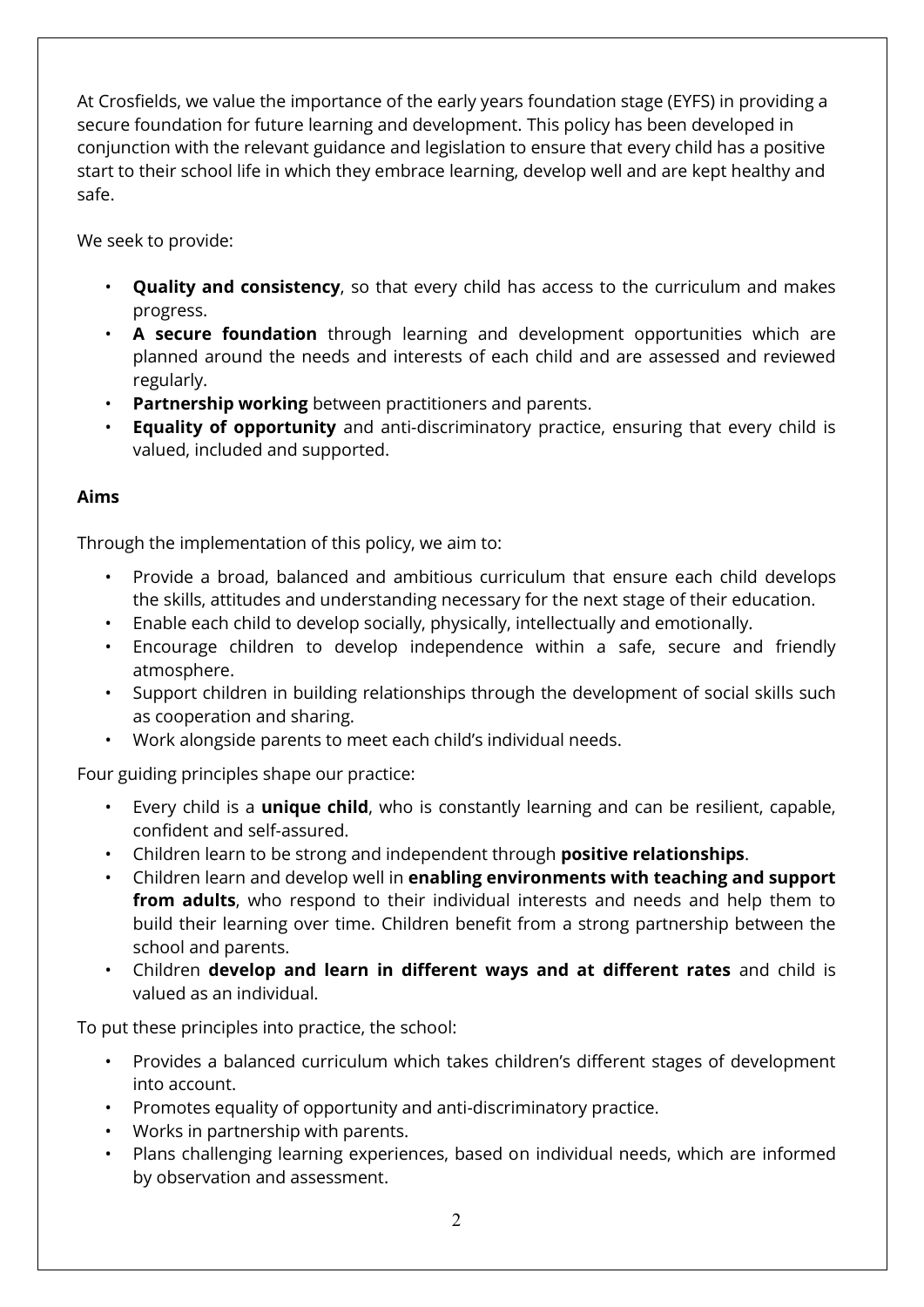- Assigns each child with a class teacher to act as their key person, supported by a class based nursery nurse, to ensure that each child's learning and care is tailored to meet their individual needs.
- Provides an attractive, welcoming and stimulating indoor and outdoor learning environment which is also safe and secure.

### **Learning and development**

We plan an exciting and challenging curriculum based on our observation of children's needs, interests, and stages of development across the seven areas of learning to enable the children to achieve the Early Learning Goals.

Our curriculum encompasses seven areas of learning and development. All seven areas of learning and development are important and interconnected. The three areas known as the 'prime' areas are initially given greater focus as these areas are particularly important for igniting children's curiosity and enthusiasm for learning, and for building their capacity to learn, form relationships and thrive, both in the EYFS and into Key Stage 1. These three areas are the **prime** areas:

- Communication and language:
- Physical development:
- Personal, social and emotional development:

The four additional areas **specific** areas help children to strengthen and apply the prime areas.

- Literacy:
- Mathematics:
- Understanding the world:
- Expressive arts and design:

In organising and implementing educational programmes, the school will ensure that a broad range of activities and experiences are planned, having regard to three characteristics of effective teaching and learning in the EYFS:

- Playing and exploring children investigate and experience things, use what they know in their play and are willing to try new things.
- Active learning children concentrate, keep on trying if they encounter difficulties and enjoy their achievements.
- Creating and thinking critically children have and develop their own ideas, make links between ideas and use what they already know to learn new things, and develop strategies for doing things.

Children are provided with a range of rich, meaningful activities and experiences in which they can explore, think creatively and be active. We create medium term plans based on a series of topics each of which offers experiences in all seven areas of learning. We always remain flexible to allow for unplanned circumstances and children's responses.

We plan for each area of learning to be taught through a mix of adult-led and child-initiated activities. Children will engage in whole class and small group activities as well as being allowed time to become engrossed in what they are doing and take control of their own learning.

Opportunities for learning outdoors are utilised across all areas of the curriculum. All pupils take part in weekly Forest School sessions led by a qualified Forest School Leader.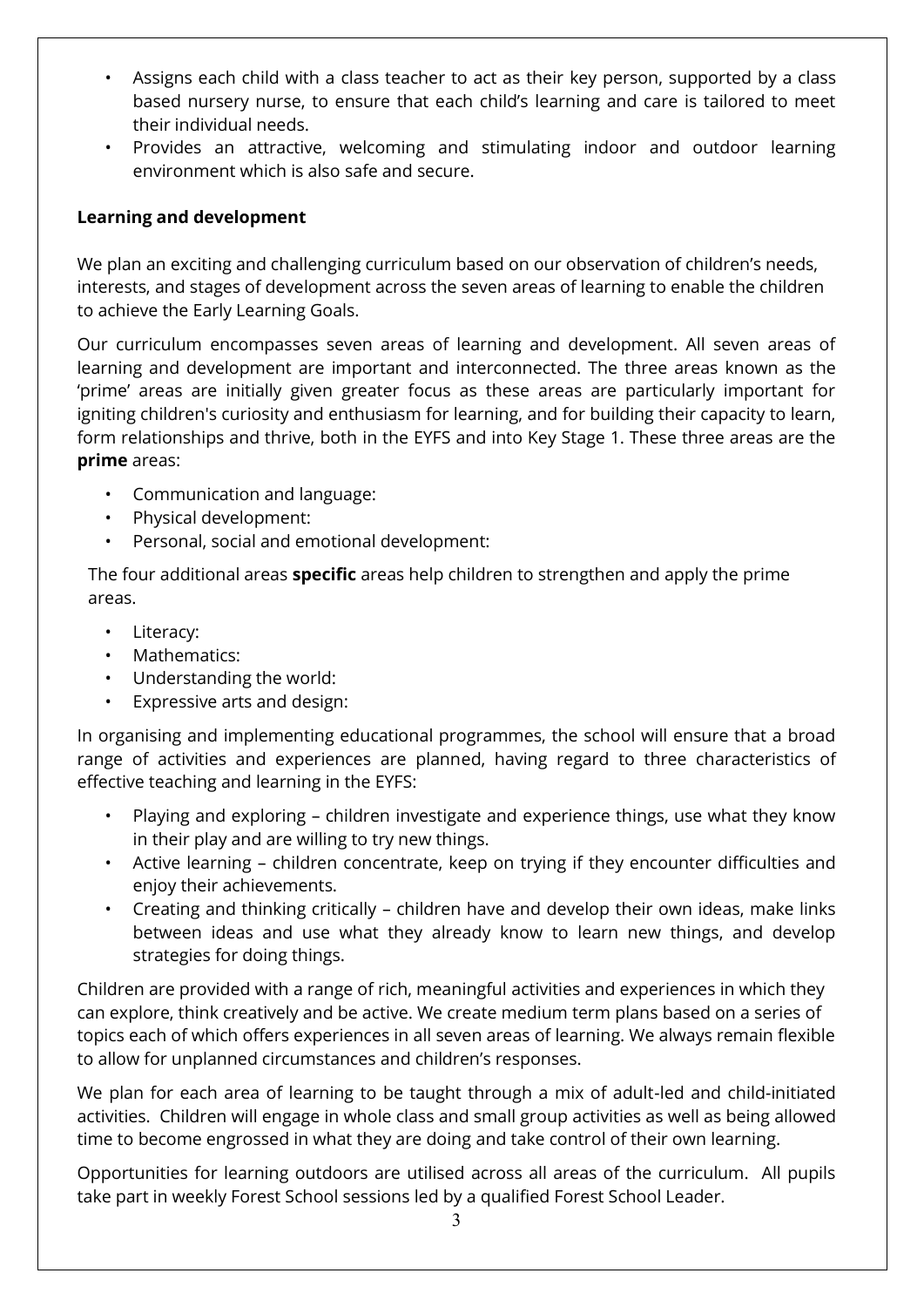Children benefit from specialist teaching for Music, French, P.E. and swimming.

### **ICT**

Children in EYFS will be given the opportunity to use technology to equip them for the demands of the developing digital world, and prepare them for the next step in their education. Classrooms in both Nursery and Reception have an Interactive Whiteboard. A mix of iPads, laptops and other technological equipment are used to enhance all areas of the curriculum. The E-Safety Policy will be adhered to at all time and staff are responsible for ensuring children are supervised appropriately when using the internet. In the event of children accessing inappropriate content online, safeguarding procedures will be followed in accordance with the Child Protection and Safeguarding Policy.

# **Assessment**

Assessment plays an important part in helping the school to recognise children's progress, understand their needs, plan activities, and assess the need for support.

Ongoing formative assessments are used to assess the day-to-day learning and development of children in the EYFS. Practitioners interact and observe children to understand their interests and learning needs, and will use this information to inform practice and provision for each child. The school will ensure that assessment processes do not prevent teachers and practitioners from spending as much time as possible interacting with children and directly supporting their learning and development. Teachers will not be required to record or document evidence to prove children's level of development; however, they may decide to record particularly noteworthy achievements in order to plan teaching and where this is beneficial for building knowledge of children.

At the end of the Reception year the EYFS profile is completed for each child. This comprehensive assessment provides a well-rounded picture of a child's knowledge, understanding and abilities, attainment against the early learning goals (ELGs), and their readiness for Year 1. The school reports EYFS Profile results to the LA when these are requested. The LA is under a duty to return this data to the relevant government department. Reasonable adjustments will be made to the assessment process for children with SEND as appropriate.

Parents will be kept up-to-date with their child's progress and development and, initially, the child's class teacher will address any learning and development needs in partnership with parents. A strategy of support will be agreed upon and consideration will be taken as to whether the child may have SEND which requires additional support.

The school takes reasonable steps to provide opportunities for children with EAL to use their home language in play and learning whilst also ensuring that these children have sufficient opportunities to reach a good standard of English.

#### **Inclusion**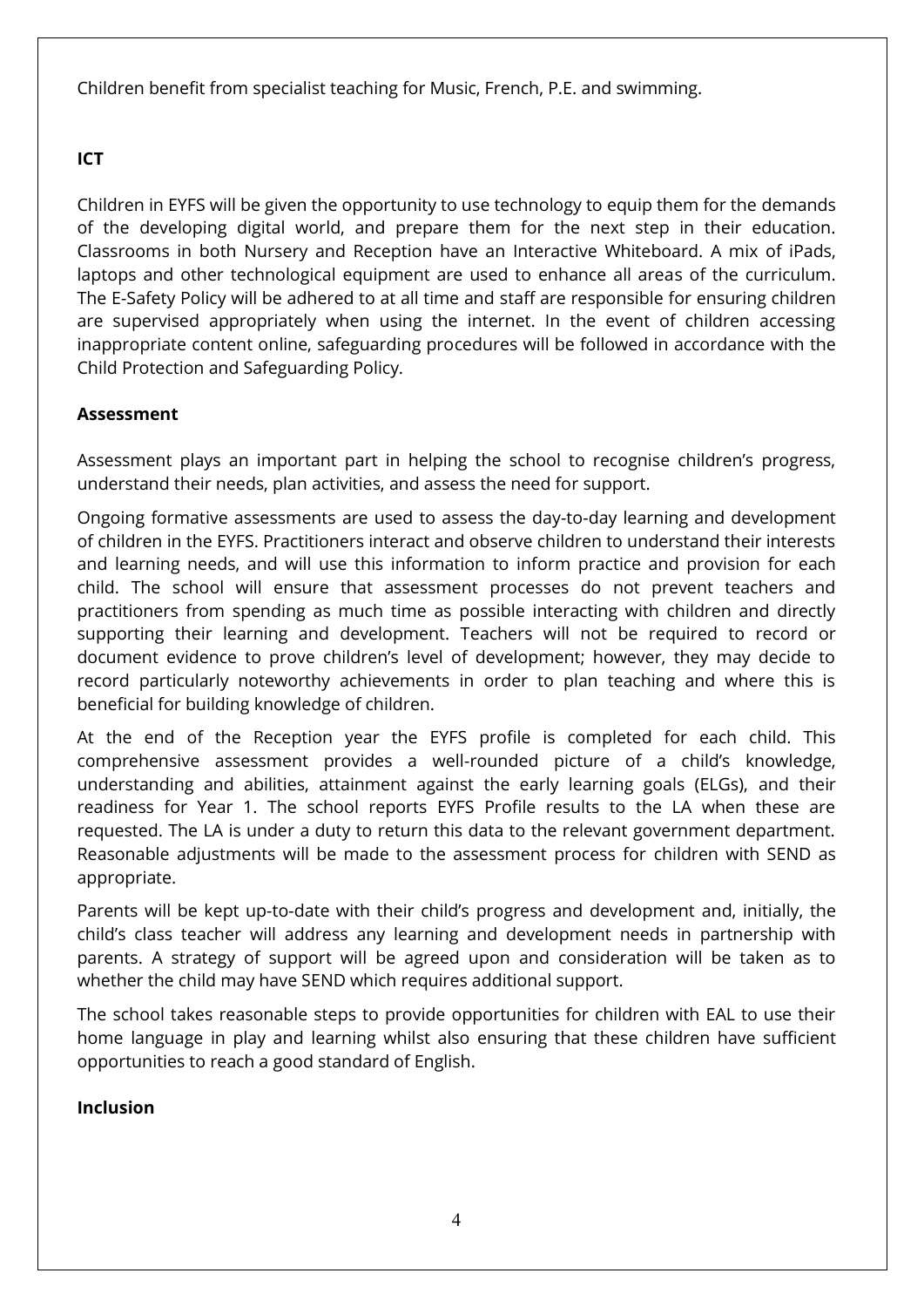All children are valued as individuals irrespective of their ethnicity, culture, religion, home language, background, ability or gender. Crosfields has an Equal Opportunities Policy which applies to all pupils including those in the EYFS.

# **Safeguarding and welfare**

All necessary steps are taken to keep the children in our care safe and well. Any safeguarding or welfare issues will be dealt with in line with the Child Protection and Safeguarding Policy, and all members of staff in the EYFS are required to read this policy as part of their induction training. There is also and EYFS Intimate Care Policy which gives guidance to staff on the care and treatment of pupils that require assistance with toileting,

The Designated Safeguarding Lead and Prevent Lead for EYFS is Mrs Janey McDowell, Head of Pre-Prep. The school has a number of Deputy Designated Safeguarding Leads including Mrs Alice Westley-Smith, Deputy Head of Pre-Prep

The DSL is responsible for safeguarding children and liaising with local children's services as appropriate. The deputy DSL will undertake the duties of the DSL in their absence, but overall responsibility for safeguarding will remain with the DSL. The DSL and deputy DSL will undertake child protection training as required.

Staff will receive safeguarding training that enables them to understand the safeguarding policy and procedures, have up-to-date knowledge of safeguarding issues, and recognise signs of potential abuse and neglect.

#### **Mobile Phones and Devices**

For the purposes of this policy, the term 'mobile phone' refers to any electronic device that can be used to take images or record videos, including tablets. Photography policies and procedures are addressed in full in our Photography Policy.

# **Use of personal mobile phones by staff members**

Staff members must not generally use personal mobile phones or cameras when children are present. Staff may use mobile phones on school premises outside of working hours when no children are present. Staff may use mobile phones in rooms aways from the children during breaks and non-contact time. Mobile phones should be safely stored whilst children are present.

Staff may take mobile phones on trips, but they must only be used in emergencies and should not be used when children are present. Mobile phones must not be used to take images or videos at any time during trips.

Staff may use their professional judgement in emergency situations.

# **Use of the school's devices**

Staff have access to school iPads and digital cameras to ensure that only school devices are used to take photographs and videos. Images of pupils on iPads and memory cards should be stored securely and downloaded onto the school server within seven days. Written permission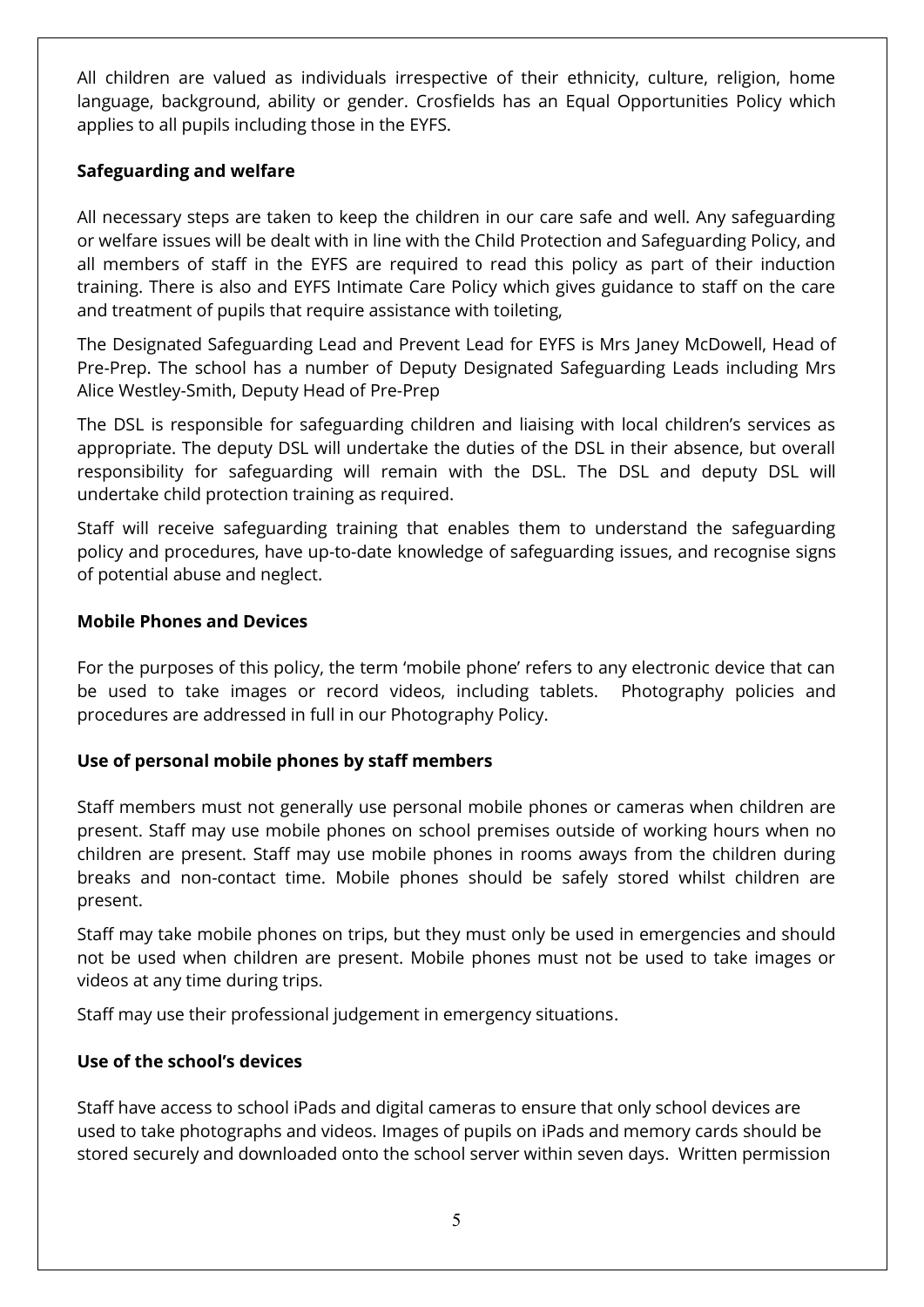from parents or carers will always be obtained before images and/or videos of children are taken, used or published. Photographs will be disposed of should they no longer be required. Photography is not permitted in sensitive areas such as changing room, toilets, swimming areas unless there is a specific reason and permission has been sought from the Head of Pre-Prep (for example, taking photos of how to wash your hands for a display).

School devices must not be taken off school premises without prior written permission from the Head of Pre-Prep.

Where staff members have concerns about another staff member's use of mobile phones or material on a school device, they must report all concerns to the DSL, following the procedures outlined in the Child Protection and Safeguarding Policy.

# **Promoting Good Health**

The school will promote the good health of children in the EYFS, including the promotion of good oral health.

Staff follow the First Aid Policy and Administering Medicines Policy as necessary. In addition to the school having two qualified school nurses, all EYFS staff hold a Paediatric First Aid qualification.

The meals provided to all pupils are healthy, balanced and nutritious and fresh fruit and vegetables are provided as a snack each day. Fresh drinking water is accessible at all times.

Smoking or vaping is not allowed in any area used by the EYFS children.

#### **Partnership with Parents**

We recognise that parents are the first and most important influence on their child's development and future outcomes. The impact on a child's education is greater if parents and schools work in partnership.

Parents are invited to an induction meeting during the term before their child starts school and then an additional information evening at the beginning of the Autumn term. A comprehensive welcome pack is distributed and additional curriculum information is also available. Parents are asked to complete a questionnaire about their child to help the school to start to learn about their interests and personality.

Formal Parents' Evenings take place in the Autumn and Spring term; however, the school has an open-door policy and parents are welcome to talk to teachers at the start and end of the school day. Regular written communications of letters and newsletters occur throughout the year.

#### **Transition**

We recognise that pupils are vulnerable at all transition stages and to this end we will employ the following structures and systems to ensure a positive and smooth transition into and within the school.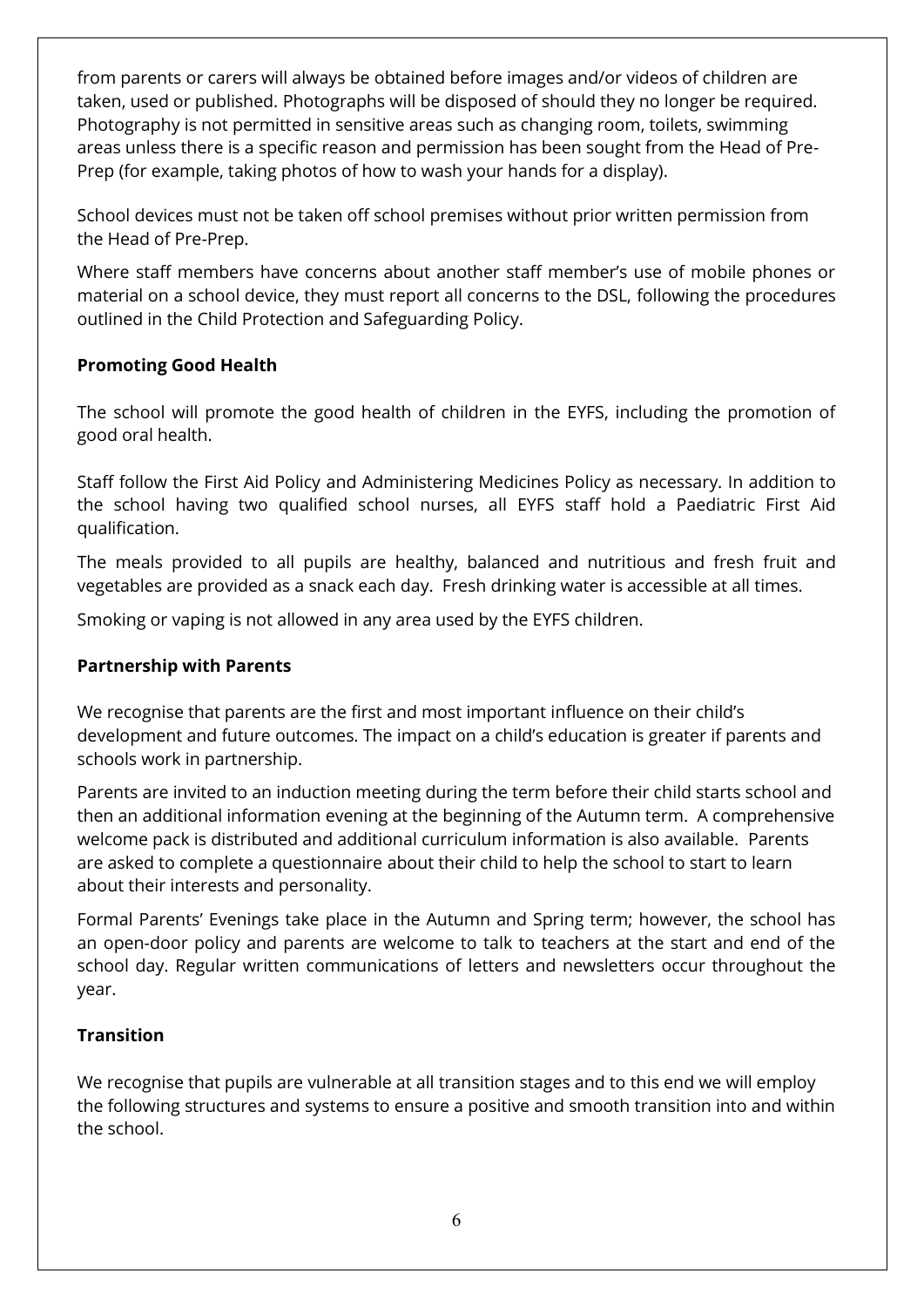# **Transition from Home & Other Settings to Nursery**

- Children are able to attend Stay and Play sessions with their parents prior to New Pupils' Day.
- Comprehensive information is sought from parents to enable us to know as much as we can about each child when they start school.
- On New Pupils' Day children get the chance to meet their class teacher (key person) and to visit the Nursery with their parents.
- Parents attend an information session on New Pupils' Day.
- Parents are given an information booklet detailing routines and procedures.
- Parents are invited to attend an initial information afternoon when their child visits for the first time and a comprehensive induction evening in September.

# **Transition from the Nursery & Pre-School Settings to Reception**

- Interaction between Nursery and Reception staff and children takes place throughout the year via activity days, informal visits and story sessions.
- Children joining the school in Reception are invited to attend Stay and Explore sessions with their parents prior to New Pupils' Day.
- During the summer term, the Nursery children visit Chestnuts on a regular basis to familiarise themselves with the Reception staff and the environment.
- Reception teachers meet with the Nursery teacher to share information.
- Children get the chance to meet their class teacher (key person) and nursery nurse and to visit their new classroom.
- The children are given a photo book about their new class, which they are able to share with parents, to help them familiarise themselves with their new school.
- Comprehensive information is sought from parents to enable us to know as much as we can about each child when he or she starts school.
- Parents are invited to attend an initial information afternoon when their child visits for the first time and a comprehensive induction evening in September.
- Parents are given an information booklet detailing routines and procedures within the EYFS at Crosfields school.
- On starting school, the routine of the school day is introduced slowly, especially those aspects which take the children away from their environment such as PE and Collect.

# **Transition from Reception to Year 1**

- Interaction between Year 1 and Reception staff and children takes place throughout the year via Collects, play times and informal visits.
- During the Summer term, the Reception children visit the Year 1 classrooms for story sessions.
- Changes in routine are discussed with the children and some aspects of these are introduced.
- Parents are informed of the processes
- The children are consulted on their views and any concerns on the transition prior to them starting in Year 1.
- The Year 1 teachers meet with the Reception teachers to discuss the children's Early Years Foundation Stage Profiles and concerns that may have been voiced by parents or children.